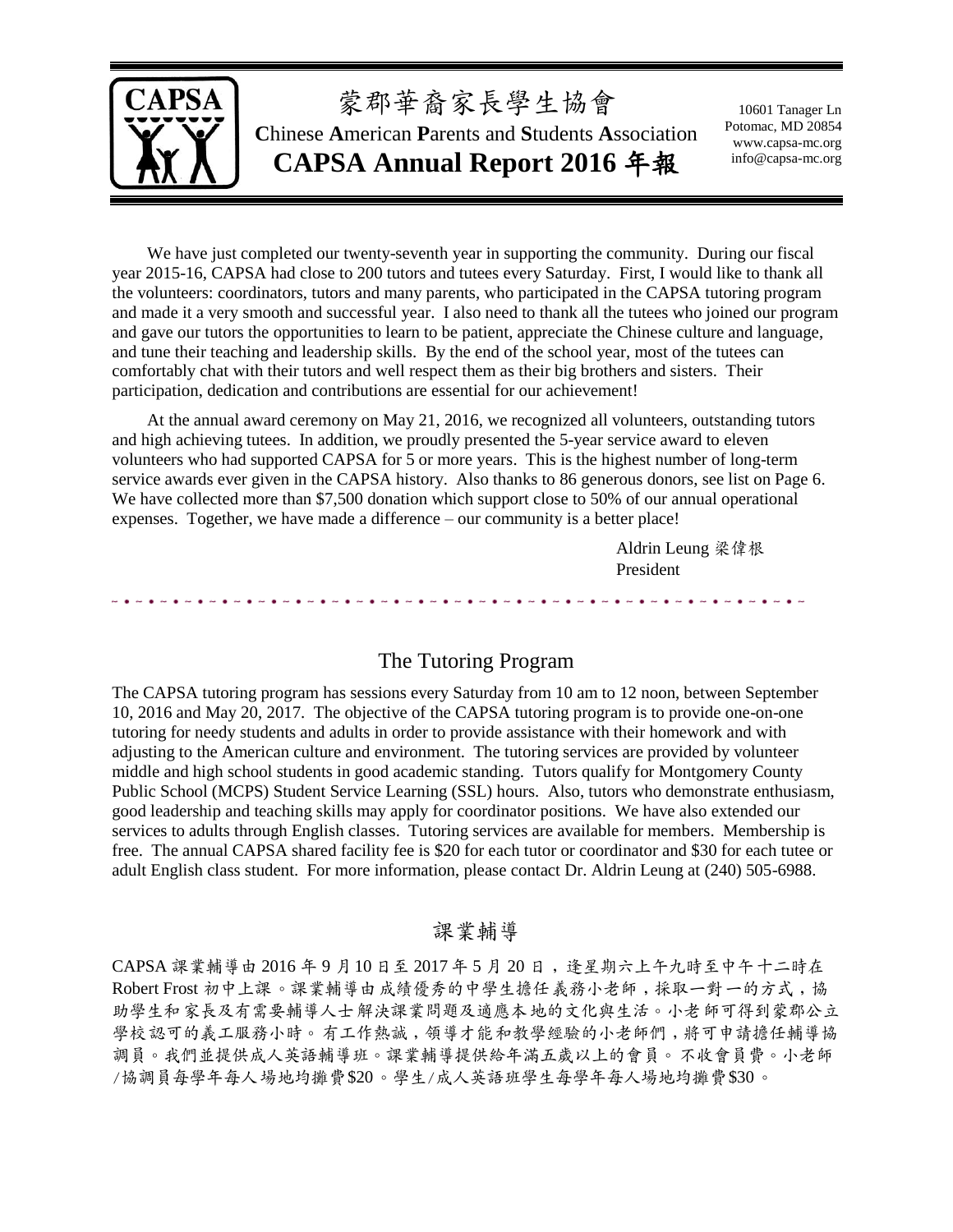## 感謝*Thank You*

*Chinese American Parents and Students Association (CAPSA) would like to express our sincere gratitude to the following adult volunteers, teachers and coordinators for their dedicated effort and support to provide tutoring services to new immigrants and other needy students, help them adapt to the MCPS education system, and provide community service and leadership opportunities to qualified high and middle school students.*

蒙郡華裔家長學生協會特別感謝下列各位義工、英語班老師和協調員支持本會,為華裔學 生家長、新移民及有需要輔導人士提供課業輔導,幫助新移民家庭在蒙郡教育制度中適應 生活環境,並提供成績優秀的中學生領導才能訓練和教學機會。

| Steven Chang 張世仁  | Karina Chang 張可文  | Elizabeth Chen 陳敏  |
|-------------------|-------------------|--------------------|
| Fang Chen 陳昉      | Jonathan Chen 陳冠霖 | Qin Chen 陳琴        |
| Sage Chen 陳賽奇     | Yenhsi Chen 陳彦熹   | Emily Chien 簡妙妍    |
| Shirley Craun 劉孝蕾 | Wei Dabbs 王桅      | Amy Pan 潘霞明        |
| Betty Ho 何杏芳      | Jimmy Ho 何啓碩      | Carol Hsieh 謝婉媖    |
| Jaiwen Hsu 徐介文    | Jeng Hsu 徐娟娟      | Elizabeth Hung 洪昕寧 |
| Aldrin Leung 梁偉根  | Lisa Leung 梁潔瑩    | Jamie Lo 羅之敏       |
| Lily Shen 余秀雯     | Francisca Tse 謝慧儀 | Karry Wei 魏茵       |
| Justin Wu 吳其賢     | Christine Yu 虞方   | Andrew Yuan 袁恢泓    |
| Sheila Yuan 顏琇玲   | Eric Zhang 張凌翔    |                    |

#### Line Dance Class

Line Dance Class will be held every Saturday at the gym in Robert Frost Middle School from 10 AM to 12 noon between September 10, 2016 and May 20, 2017. The class will provide all CAPSA or non-CAPSA members an opportunity to exercise to all type of wonderful music. All are welcome! For more information, please contact Ms. Carol Hsieh at 240-418-5663 or chsieh5678@yahoo.com.

#### 排舞班

本會並將繼續於 2016 年 9 月 10 日至 2017 年 5 月 20 日每週六上午十時至中午十二時在 Robert Frost 初中體育館舉辦排舞班﹐提供會員及非會員一個很好的運動機會﹐讓大家隨著優美的旋律做 運動﹐鍛鍊身體! 歡迎參加! 詳情請致電謝老師 240-418-5663 或電郵 chsieh5678@yahoo.com 查 詢。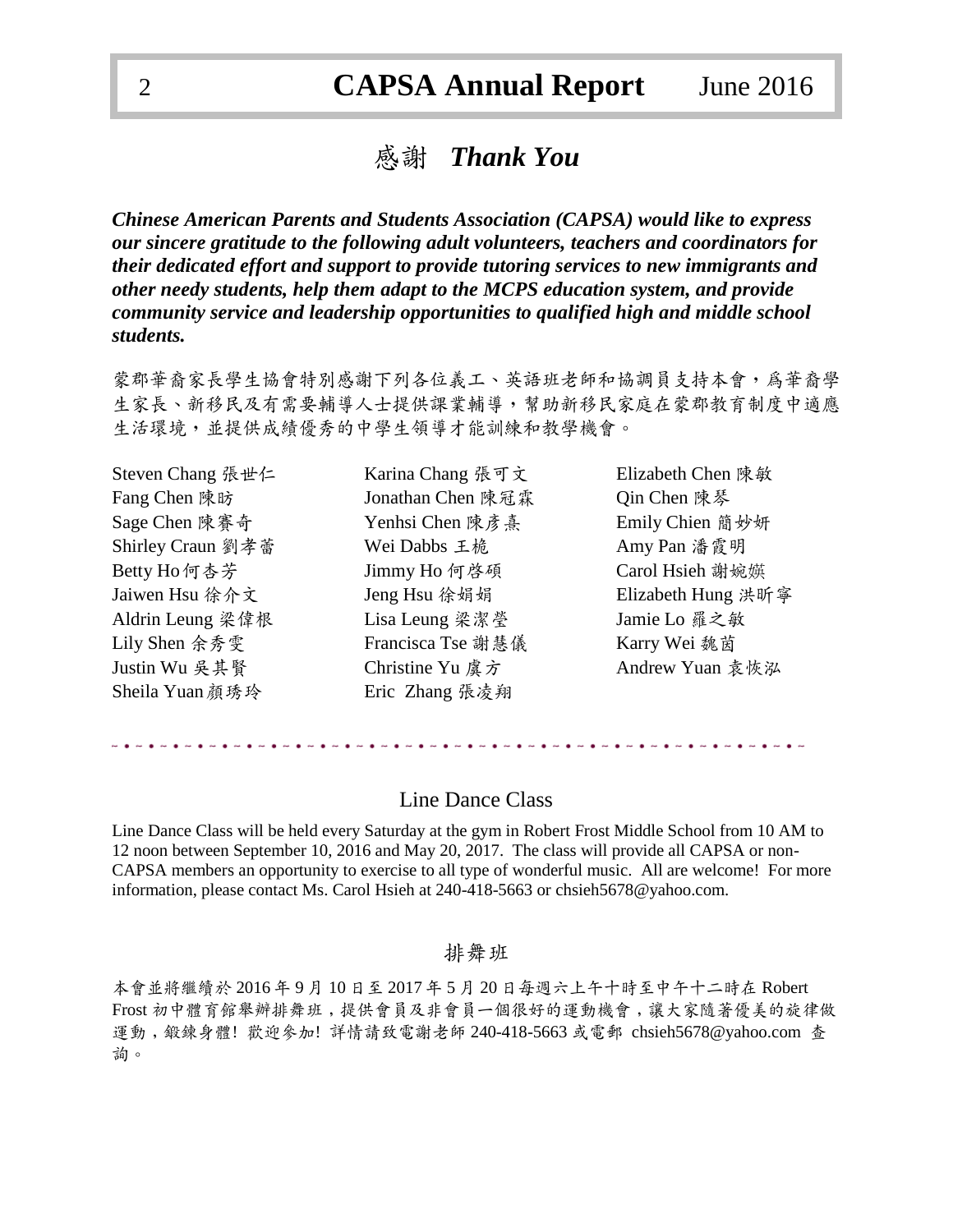# 感謝 *Thank You*

*Chinese American Parents and Students Association (CAPSA) would like to express our sincere gratitude to the following coordinators and tutors for their dedicated effort and support to provide tutoring services to new immigrants and other needy students, help them adapt to the MCPS education system.*

| <b>Lower Elem. School Group</b> | <b>Upper Elem. School Group</b> | <b>Middle School Group</b> |
|---------------------------------|---------------------------------|----------------------------|
| Elizabeth Hung                  | <b>Elizabeth Chen</b>           | Karina Chang               |
| <b>Rachel Dabbs</b>             | Jaiwen Hsu                      | Jonathan Chen              |
| Andrew Yuan                     | Jamie Lo                        | Eric Zhang                 |
| <b>Tiffany Chang</b>            | Sam Bai                         | Will Chai                  |
| Michael Chen                    | Jason Cao                       | Samuel Chen                |
| <b>Betsey Dong</b>              | Jason Chen                      | William Chen               |
| Eric Fu                         | Michael Chen                    | Winni Chen                 |
| Riya Kohli                      | <b>Andrew Craun</b>             | Roger Cheng                |
| Ryan Lee                        | Samuel Lee-Xie                  | Frank Ge                   |
| Tina Li                         | Michael Li                      | Elaine Han                 |
| Danny Liu                       | Tina Liu                        | Kacie Ho                   |
| Julia Maa                       | Mei Lu                          | Tinghua Hsu                |
| Kevin Pan                       | Sarah Ou                        | <b>Robert Huang</b>        |
| Kevin Shen                      | <b>Andrew Peng</b>              | Joanna Hung                |
| Matthew Shu                     | <b>Richard Ren</b>              | Hugh Le                    |
| Harry Song                      | Michelle Shen                   | Allison Lee                |
| Alyssa Vu                       | Maylee Sun                      | Michelle Li                |
| Kelly Whalen                    | Jade Tai                        | Sabrina Li                 |
| Victoria Wu                     | <b>Steven Tan</b>               | Rachel Ma                  |
| Joyce Yang                      | George Tong                     | Jason Maa                  |
| Julie Yang                      | Jay Tsou                        | Sanduni Mallawaarachchi    |
| Clark Zhang                     | Callie Xu                       | <b>Yirong Moh</b>          |
| Shelton Zhou                    | Tiffany Yang                    | Kristi Ng                  |
|                                 | Sydney Yen                      | Marcus Suzuki              |
|                                 | Justin Zhang                    | <b>Brian Tran</b>          |
|                                 | Evan Zheng                      | Chris Wang                 |
|                                 |                                 | Michael Wu                 |
|                                 | <b>High School Group</b>        | Sophia Xu                  |
|                                 | Eileen Chen                     | Allen Yang                 |
|                                 | Michael Chou                    | <b>Tiffany Yen</b>         |
|                                 | Jeffrey Chu                     |                            |
|                                 | <b>Steven Fang</b>              |                            |
|                                 | James Gao                       |                            |
|                                 | Erin Lee                        |                            |
|                                 | Juliana Lu-Yang                 |                            |
|                                 | Alex Miao                       |                            |
|                                 | Bo Peng                         |                            |
|                                 | Crystal Wang                    |                            |
|                                 | Judy Wang                       |                            |
|                                 | Jenny Wu                        |                            |
|                                 | Teresa Yen                      |                            |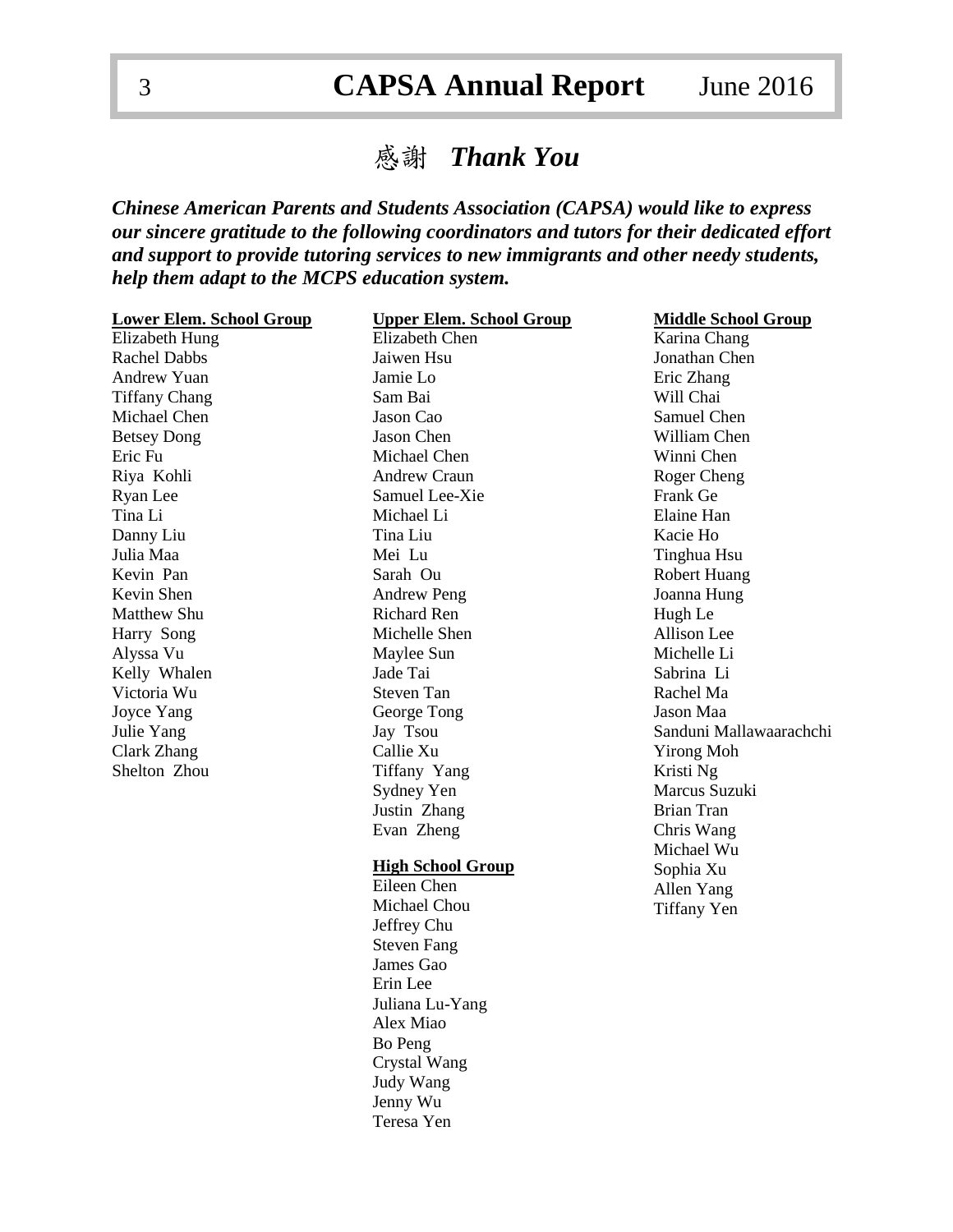### **Chinese American Parents and Students Association (CAPSA) Income Statement June 2015 through May 2016**

| <b>INCOME</b>                  |             |
|--------------------------------|-------------|
| <b>Rental Sharing Fee</b>      | \$6,187.00  |
| Donation                       | \$7,594.88  |
| <b>Interest Income</b>         | \$122.85    |
| <b>Total Income</b>            | \$13,904.73 |
| <b>EXPENSES</b>                |             |
| Facility and Required Expenses |             |
| <b>School Facility</b>         | \$6,643.25  |
| Liability Insurance Premium    | \$425.00    |
| Office and Operation Expenses  | \$878.92    |
| Web Expense                    | \$19.95     |
| Weekly Refreshment             | \$876.70    |
| Advertisement                  |             |
| Newspaper                      | \$200.00    |
| Events                         |             |
| <b>Holiday Party</b>           |             |
| Party Materials                | \$159.80    |
| Appreciation/Award             | \$763.42    |
| Annual Award Ceremony          |             |
| Party Materials                | \$127.50    |
| Appreciation/Award             | \$2,317.10  |
| <b>Total Expense</b>           | \$12,411.64 |
| <b>NET INCOME</b>              | \$1,493.09  |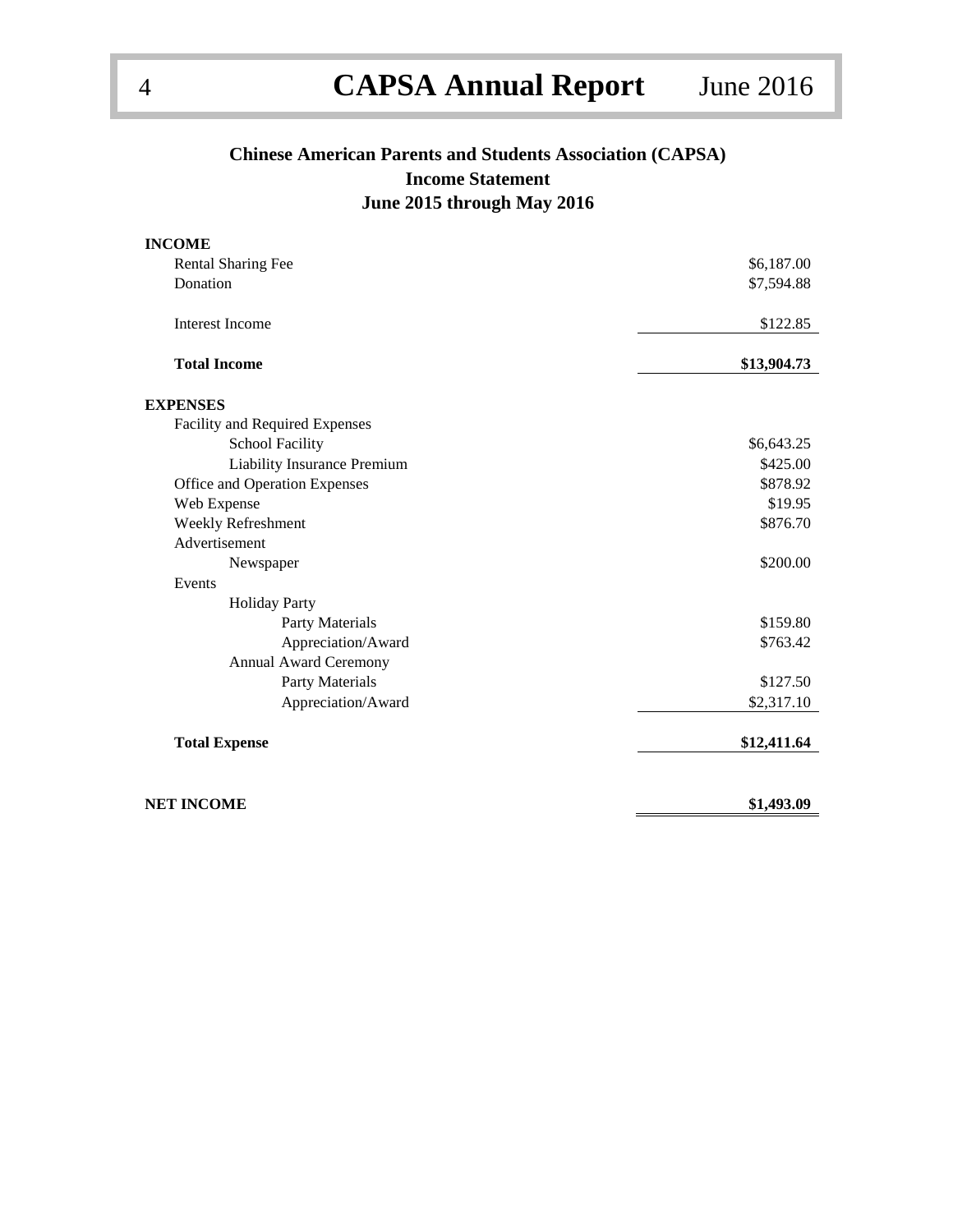# **Chinese American Parents and Students Association Budget**

**6/1/2016-5/31/2017**

| <b>INCOME</b>                      |             |
|------------------------------------|-------------|
| <b>Rental Sharing Fee</b>          | \$7,100.00  |
| Donation                           | \$6,650.00  |
| <b>Interest Income</b>             | \$50.00     |
| <b>Total Income</b>                | \$13,800.00 |
| <b>EXPENSES</b>                    |             |
| Facility and Required Expenses     |             |
| <b>School Facility</b>             | \$8000.00   |
| <b>Liability Insurance Premium</b> | \$425.00    |
| Office and Operation Expenses      | \$1075.00   |
| <b>Copying Costs</b>               |             |
| Postage                            |             |
| <b>Teaching Material</b>           |             |
| Office and School Supplies         |             |
| Equipment                          |             |
| Web Hosting                        |             |
| Weekly Refreshment                 | \$950.00    |
| Advertisement                      | \$200.00    |
| Newspaper                          |             |
| Events                             |             |
| Party Materials                    | \$300.00    |
| Appreciation/Award                 | \$2,850.00  |
| <b>Adult Class Teachers</b>        |             |
| <b>Adult Volunteers</b>            |             |
| <b>Coordinators and Seniors</b>    |             |
| <b>Tutors and Tutees</b>           |             |
| <b>Total Expense</b>               | \$13,800.00 |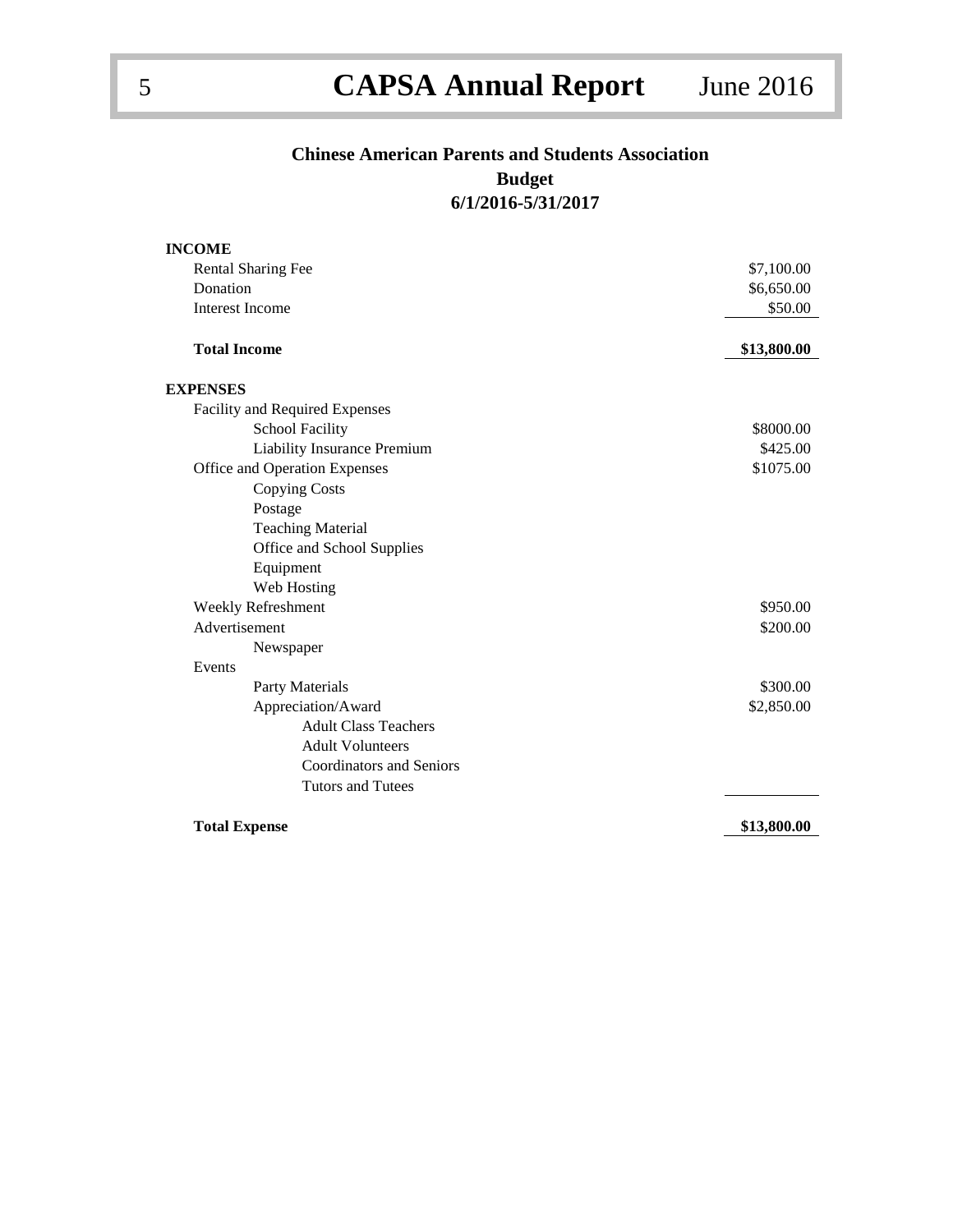# *Friends of CAPSA*  本會贊助人

*CAPSA would like to thank the following Friends of CAPSA whose donation help us greatly in facilitating our weekly tutoring program, cultural displays and other volunteer services.*

### *Platinum Sponsor Aldrin & Betty Leung*

### *Gold Sponsor*

*Kitty & Edmund Chou Carol Hsieh Lisa Leung Yeena Liu Morgan Stanley Google Inc. Matching Gift Chinese Women's League, Metropolitan Washington, DC Chapter, Inc*

### *Silver Sponsor*

*Barbara Carr Steven Chang Qin Chen Alvin & Christine Chun Lin Cong Miranda Fong Benjamin & Anita Han Guang Han Michael & Jane Kim Benjamin & Rosemarie Leung Jack Maa Lily Shen Yi-Shang & Po-Ching Shen Chunling Shi*

### *Bronze Sponsor*

*Koichiro Kidokoro Lijuan Liu Hongbin Tu Zhijian Xu*

*Tim Constantinou Changshou Gao Selina Gao Natalie Kaar*

*Melissa Andrews Kim Brown Yu Cao Fang Chen Xia Chen Yenhsi Chen Maritza Cossey Wei Dabbs Sandy Day Yangsheng Ding Huiyang Feng Brenda Freed Meng Kim Gan Gerri Garagliano George Ge Stefanee Handon Chris Hardjasa Ian Herbert Bin Hu John Huang Larry Kaplan Tao Kim Jerald Lassiter Terry Lee Fu-Yu Lin Dongliang Liu YuYu Lu Yongfen Min Wu Ou Shengting Pan Xiaming Pan Melissa Patrick Melanie Peterson Wendy Phinny Dawn Polite Wei Qiu Ellie Roberts Rick Scott Alicia Smith Qing Song Connie Stallings Ling Tsok Yan Wang Zoe Wang Sheng Hua Wei Mei Ling Weng Brian Wilmot WanJuan Wu Shi Yuan Xiang Wei Yang Hongxia Yuan Huici Yuan Daniel Zeilberger Lijing Zhou*

#### *Brass Sponsor*

# *Thank you!*